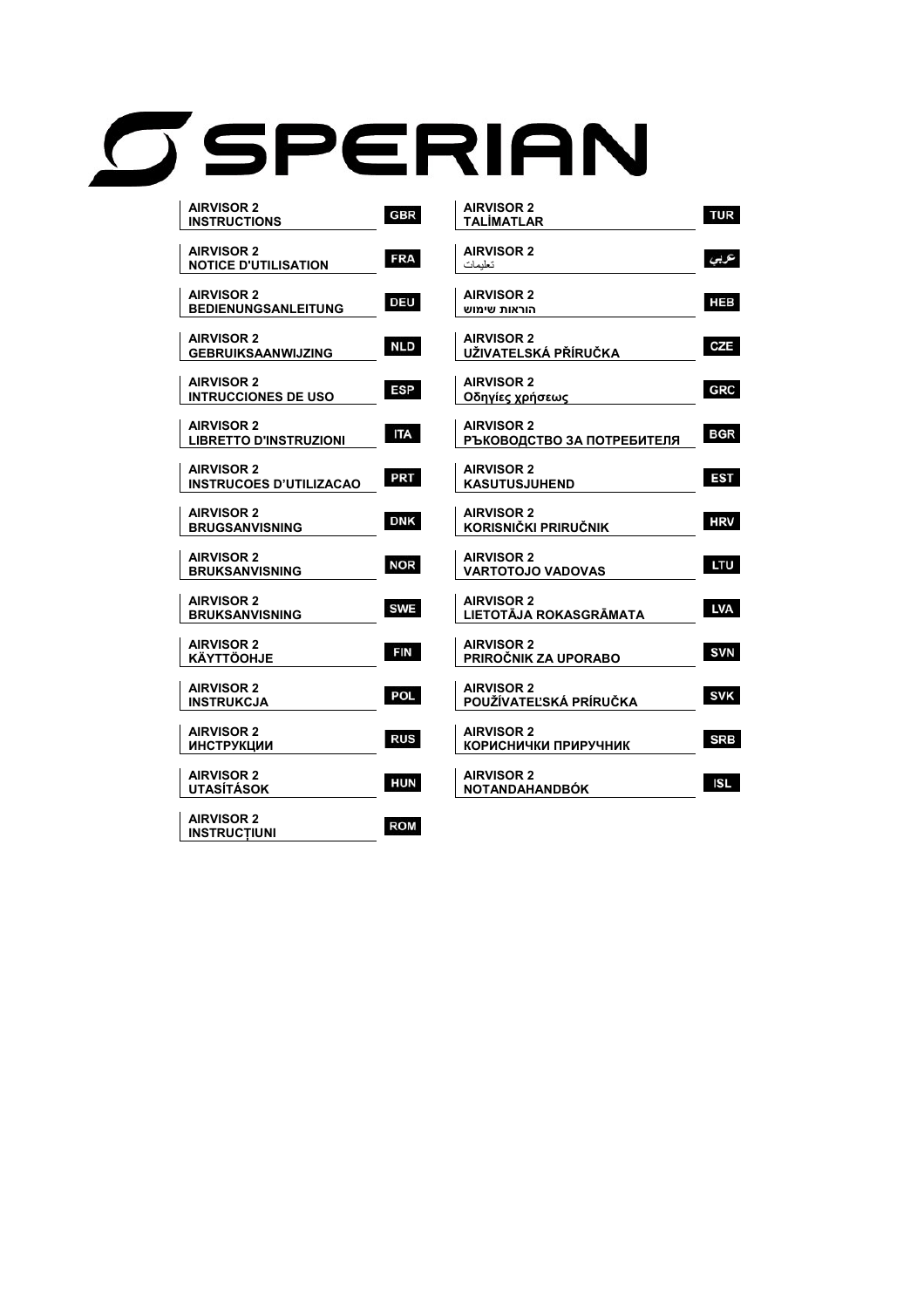

**Air Supplied Respirator User Instructions - Please retain for future reference** 

**WARNING: Do not use equipment before reading these instructions and obtaining product training** 

# **Instructions for Use and Maintenance:**

#### IMPORTANT:

Compressed air supplied to the Airvisor 2 family of products must be breathable quality complying with EN12021. Sperian recommends the use of Clearflow 2 Filter Systems to assist compliance. Air quality should be checked periodically using suitable test equipment. Comply with the following instructions before entering work area.

#### CHECKS BEFORE USE:

Check operation of warning whistle to ensure that the correct volume of air is supplied to the respirator (see instructions below). Inspect all equipment for damage, paying particular attention to the hose, visor feed tube and face skirt. Do not use the respirator if the face skirt or diffuser on the air supply tube are damaged as this will affect protection. Ensure visor covers offer good visibility.

#### Donning of Equipment:

Secure waistbelt assembly around waist and adjust to fit comfortably. If required, don Fabric Hood (25) followed by visor assembly. Keep visor (6, 7, 8) raised and adjust crown strap and headband to fit firmly. Plug the end of the visor air supply tube (5) into miniature High Flow quick release socket (17). Select a suitable length Blueline air hose (23) up to a maximum of 10 metres and connect High Flow QR socket on hose to air inlet (21) on waistbelt assembly. Connect other end to filtered air supply. Couple air powered tool (24) if required, to air outlet (22) on the waistbelt assembly.

Turn on air supply and adjust pressure to give between 4.2 bars (58 psi) and 7 bars (102 psi) at waistbelt assembly inlet (see Supply Pressure Chart overleaf). Ensure there are no air leaks. If the warning whistle sounds increase the input pressure until it stops. In case the whistle does not stop when increasing pressure, close off the air supply and start again after having adjusted the pressure.

Please note that Airvisor 2 and Airvisor 2 MV kits used in conjunction with an auxiliary air powered tool, or spraygun, require higher input pressures (so an extra check must be made). If working in this way the tool must be operated before wearing the respirator - if the warning whistle sounds under these conditions increase the input pressure until it stops. This ensures that there is sufficient air for both the respirator visor and the auxiliary tool or spraygun.

Lower visor, making adjustments as necessary to crown strap and headband to ensure optimum fit of face skirt around the face. Check for any obvious visible gaps between the skin and the face skirt. If gaps are detected readjust the device until they are closed. You are now ready to enter the contaminated area. Please note: that if the warning whistle sounds during normal working conditions this indicates that there is not enough air flowing to the respirator visor – leave the contaminated area immediately, then remove the visor increase the input pressure to a suitable level.

## Replacement of Air Supply Tube and Diffuser Assembly (All models):

If the air supply tube (5) is worn or damaged it must be replaced to avoid leaks. Detach the tube from its mounting points (fitted in to notch at rear of headpiece and mounted on two clear retaining pegs) and withdraw the diffuser from its centrally mounted, curved holder after removing the cap. Install the new assembly by carefully feeding the foam diffuser in to the curved holder and clipping the cap back in place. Reattach the air supply tube to the visor/frame using the two retaining pegs, making sure to fit the tube in to the notch in the headpiece.

## Replacement of Disposable Visor Covers (All models):

Locate visor cover (9/10/11) over metal studs on either side of the visor.

#### Replacement of Visor (DAVK-000\*E & DAWK-4001E models):

Unclip visor air supply tube (5) from browguard. Holding browguard, press the top of the visor (6) firmly from the outside inwards using thumb and index finger. Unhook visor key hole slots from blue browguard pegs located on either side. If visor air supply tube is to be reused, unclip tube from inside visor by carefully pulling out the two clear retaining pegs, otherwise discard both visor and tube. To reassemble, feed air tube QR connector upwards through hole in visor foam. Fit visor air supply tube to visor with the two clear retaining pegs and the centrally mounted, curved holder. Relocate blue browguard pegs into key hole slots at top of visor and pressing firmly, rotate towards browguard and clip in position.

# Replacement of Face Skirt Cassette (DMAK-002\*E models and DAWK-4011E models):

Cradle inverted Airvisor on the arm and hold moulded frame. With free hand, hold the bottom of the face skirt cassette and pull away from visor with one quick action. Align replacement cassette (12, 14) under visor. Beginning at one end and working around the frame, snap the cassette onto the visor frame. For the fabric parts, ensure that the free ends pass inside the headband, then fold down the outside of the headband, attaching back upon themselves using press studs - if in doubt refer to the existing configuration before disassembly. The cassette should be replaced whenever there are any signs of damage or build up of dust or dirt.

# Replacement of Visor (DMAK-002\*E models and DAWK-4011 models)

Check the foam sealing strips for damage, replacing if necessary. Locate visor side tab in slot of visor surround ensuring that top edge is located in browguard groove. Feed visor (7) round curvature of visor surround and finally locate lower tabs into chin guard slots.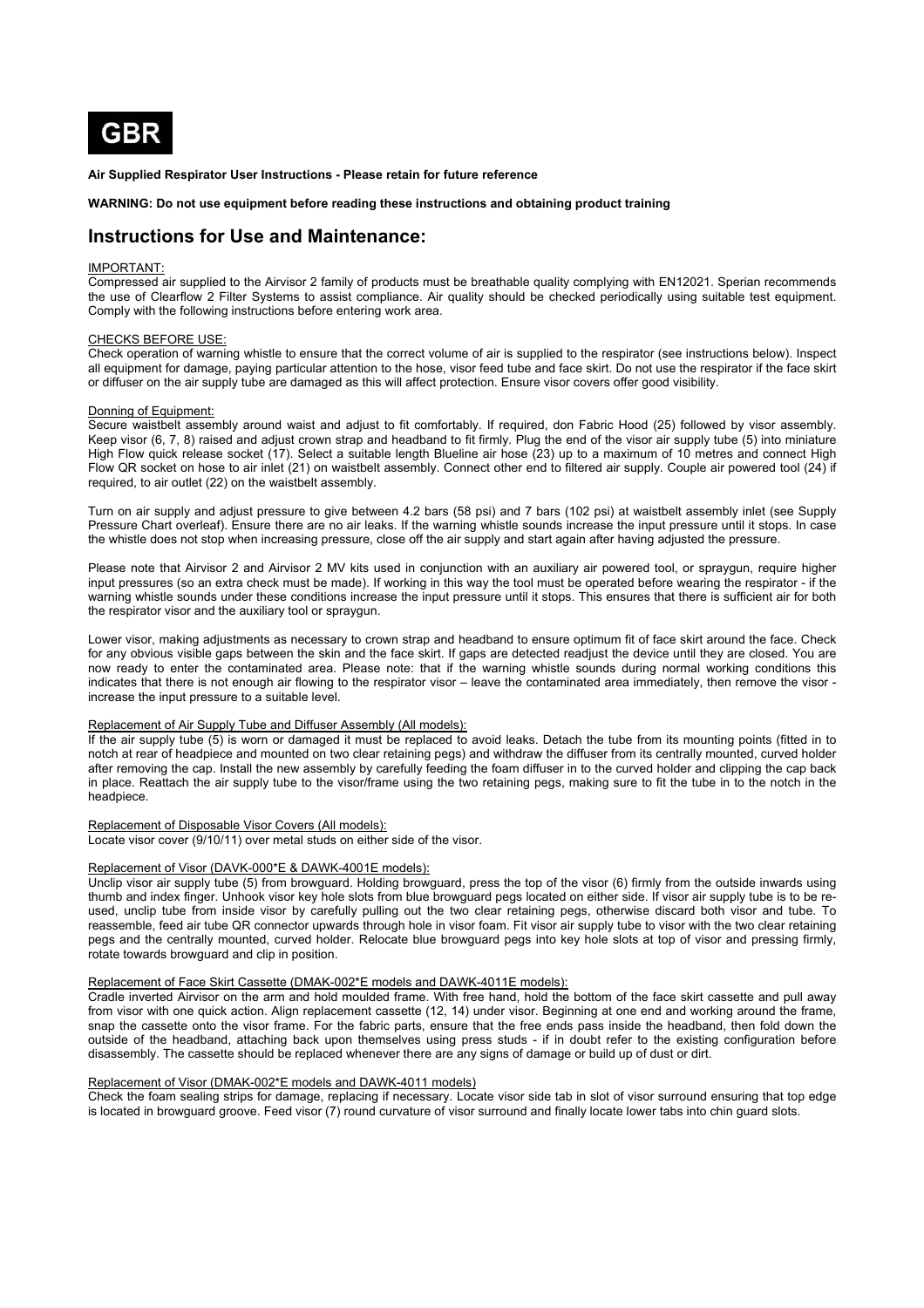#### Replacement / Fitting of Welding Filter (Welding kits only)

DAWK-4001E:

Unscrew lens clamp screws on inside of shell. Remove cover plates and filter, replace filter as necessary. Replace clamp and screws. DAWK-4011E:

In the case of the W-Series welding kit access to the window retaining system is from the outside of the welding shell, after the removal of the light blue outer cover. The shaded window glass assemblies are held in place with a flexible clip system.

#### Replacement of Carbon Cartridge:

PLEASE NOTE: Carbon cartridge (19) should be replaced if odour is detected, or after 1,000 hours of use (maximum).

Detach waistbelt from air supply, remove all connecting hoses and remove the three fixing screws. Tilt forward and remove the regulator assembly and invert waistbelt to remove carbon cartridge. Fit 'O' seals to top and bottom of replacement cartridge. Slot into housing and relocate the black lug on the regulator assembly into the slot on the lower half of the waistbelt housing. Re-fit screws and reconnect to air supply. Check for air leaks.

Please note - When fitting replacements, use only Sperian parts to maintain optimum protection.

Cleaning and disinfection after each use:

Remove dust and dirt from the apparatus using a damp cloth moistened with a mild disinfectant or liquid soap solution. Do not immerse the apparatus. Do not use a solvent or an undiluted detergent which might damage the apparatus. Do not use an abrasive cleaning product which might damage the surface of the apparatus or scratch the visor.

Allow to dry fully in a well ventilated area away from direct sunlight and sources of high temperature or radiant heat.

Place apparatus in storage bag (28) after cleaning and disinfection.

#### **WARNING!**

**Compressed air supplied to the Airvisor 2 family of products must be of breathable quality in accordance with EN12021.** 

**Ensure that the moisture content of the breathing air is controlled within the limits set out in EN12021, to avoid the air freezing the apparatus at low temperatures.** 

**Special care should be taken to ensure that the apparatus is not connected to alternative air line systems in the workplace that deliver gases other than breathable quality air.** 

**The apparatus should not be connected to a supply of oxygen or oxygen enriched air.** 

**Where more than one user is connected to the supplied air system ensure that the system has sufficient capacity to supply every user.** 

**The use of Sperian Blueline air hose and High Flow couplings is an integral part of approval, do not use any other type of hose, nor adapt the hoses that are specified for use with your apparatus.** 

**The maximum length of supply hose for Class A devices is 10 metres, to comprise one continuous hose. Shorter hoses should not be joined together to achieve the maximum length.** 

**The maximum (nominal) working pressure for Sperian Blueline hoses is 10 bars.** 

**Not suitable for use in areas having an ambient temperature over 35°C, take care not leave equipment in spray booth when converted to drying oven.** 

**Not to be used in circumstances where the user would suffer irreversible harm if unprotected, nor in oxygen deficient environments.** 

**At very high work rates the pressure inside the headpiece may become negative at peak inhalation flow.** 

**When in contaminated area, ensure that the visor is locked in lowered position and retreat immediately from hazard area if a malfunction is suspected or if the warning whistle sounds.** 

**Molten metal protection is given only when disposable visor covers are used.** 

**Where appropriate, the marking 'F' indicates that the apparatus and the compressed air supply tube can be used in situations where flammability may be a risk.** 

**The apparatus might not provide adequate protection in certain highly toxic atmospheres. It is the responsibility of the user to ensure that the apparatus is suitable for the work to be undertaken, and suitable for the individual user. Please refer to local legislation for guidance.**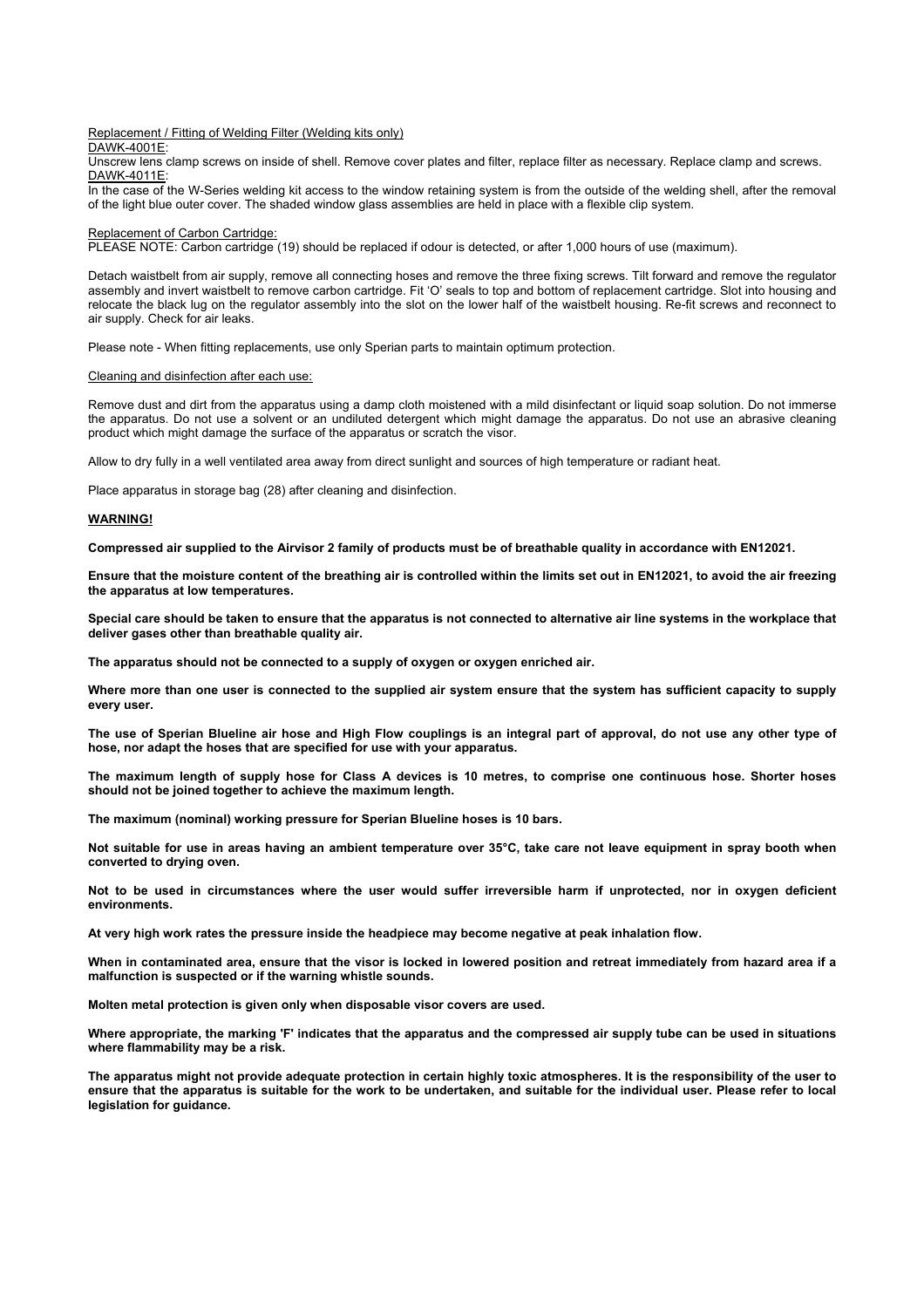| Minimum Supply Pressures at the inlet of Blueline hose: |                  |                                                             |                                                             |
|---------------------------------------------------------|------------------|-------------------------------------------------------------|-------------------------------------------------------------|
|                                                         |                  | Supply Pressure in bars (psi)                               |                                                             |
| <b>Blueline Supply Hose</b><br>bore (mm)                | Hose length (m)  | DAVK-0001E<br>DMAK-0021E                                    | DAVK-0003E, 0004E<br>DMAK-0023E, 0024E<br>DAWK-4001E, 4001E |
| 8                                                       | 3.5<br>7.5<br>10 | 5.3 bars (77 psi)<br>5.4 bars (79 psi)<br>5.5 bars (80 psi) | 4.2 bars (61 psi)<br>4.3 bars (63 psi)<br>4.4 bars (64 psi) |

Please note:

Maximum Supply Hose Length 10 metres.

For DAVK-0001E and DMAK-0021E. If the warning whistle sounds at any time during the operation of the auxiliary tool or spraygun, increase the input pressure until it stops. This ensures that there is sufficient air reaching the headpiece and that your safety is maintained.

Technical Information:

| Certification / Approval                                     | CE Approved (CE 0194)                                                  |  |
|--------------------------------------------------------------|------------------------------------------------------------------------|--|
| Standard / Compliance                                        | EN14594:2005 (Light Duty Class A)                                      |  |
| <b>Nominal Protection Factors</b>                            | Class $3 = 200$ DAWK Models<br>Class $4 = 2,000$ DAVK & DMAK Models    |  |
| Assigned Protection Factors (UK)                             | Class $3 = 40$ DAWK Models<br>Class $4 = 40$ DAVK & DMAK Models        |  |
| Visor: Chemical resistant<br>Impact resistant                | EN166.2.F<br>EN166.2.B.9                                               |  |
| Manufacturer's Minimum Design Flow Rate<br>Maximum Flow Rate | 260 I/min<br>290 I/min                                                 |  |
| <b>Operating Pressure</b>                                    | 4.2 bars (58 psi) to 7.0 bars (102 psi)                                |  |
| Maximum Operating Temperature                                | 35 deg C                                                               |  |
| Carbon Cartridge                                             | Replace after 1,000 hours, or<br>If odour is detected inside headpiece |  |

Protection Factors (UK):

An Assigned Protection Factor (APF) of 40 means that the respirator can be used in areas of contamination up to 40 X the Workplace Exposure Limit.

In other geographical areas please refer to national or regional regulations or guidelines which modify the value of the protection factor that you are allowed to use when selecting respiratory protection.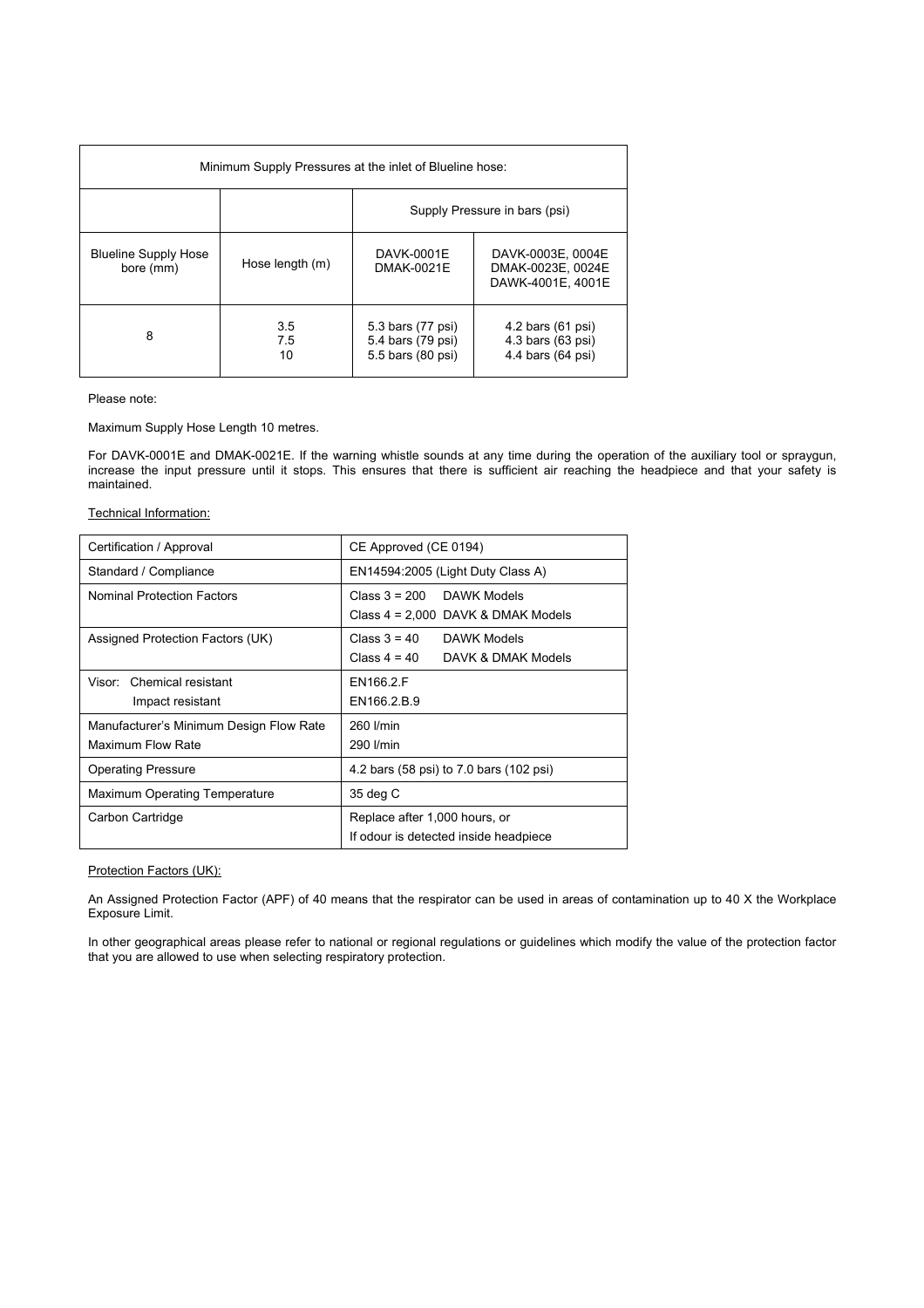|                       |                                                       |                                                                                                  | Airvisor respirator systems:                                              |                                                                                         |
|-----------------------|-------------------------------------------------------|--------------------------------------------------------------------------------------------------|---------------------------------------------------------------------------|-----------------------------------------------------------------------------------------|
| Article No.           |                                                       | Part No.                                                                                         |                                                                           | Description:                                                                            |
| 1013932               |                                                       | DAVK-0001E                                                                                       |                                                                           | Airvisor 2 Paint Spraying Kit                                                           |
| 1013934               |                                                       | DAVK-0003E                                                                                       |                                                                           | Airvisor 2 Chemical Kit                                                                 |
| 1013935               |                                                       | DAVK-0004E                                                                                       |                                                                           | Airvisor 2 Industrial Kit                                                               |
| DMAK-0021E<br>1013938 |                                                       |                                                                                                  | Airvisor 2 MV Paint Spraying Kit                                          |                                                                                         |
| 1013939<br>DMAK-0023E |                                                       |                                                                                                  | Airvisor 2 MV Chemical Kit                                                |                                                                                         |
| 1013980<br>DMAK-0024E |                                                       |                                                                                                  | Airvisor 2 MV Industrial Kit                                              |                                                                                         |
| 1013983               |                                                       |                                                                                                  | DAWK-4001E                                                                | Airvisor 2 FV-Series Welding Kit                                                        |
| 1013987               |                                                       |                                                                                                  | DAWK-4011E                                                                | Airvisor 2 W-Series Welding Kit                                                         |
|                       |                                                       |                                                                                                  |                                                                           |                                                                                         |
|                       | Spare headpieces (complete):<br>1013936<br>DAVK-0051E |                                                                                                  | For use with DAVK-0001/03E                                                |                                                                                         |
|                       | 1013937                                               |                                                                                                  | For use with DAVK-0004E                                                   |                                                                                         |
|                       | DAVK-0052E<br>1013981<br>DMAK-0071E                   |                                                                                                  | For use with DMAK-0021/23E                                                |                                                                                         |
| 1013982               |                                                       |                                                                                                  | DMAK-0072E                                                                | For use with DMAK-0024E                                                                 |
| 1013986               |                                                       |                                                                                                  | DAWS-4101E                                                                | For use with DAWK-4001E                                                                 |
| 1013988               |                                                       |                                                                                                  | DAWS-4201E                                                                | For use with DAWK-4011E                                                                 |
|                       |                                                       |                                                                                                  |                                                                           |                                                                                         |
|                       |                                                       |                                                                                                  | Spare waistbelts (complete):                                              |                                                                                         |
| 1013989               |                                                       |                                                                                                  | DAVW-1001E                                                                | For use with DAVK-0001E and DMAK-0021E                                                  |
| 1013990               |                                                       |                                                                                                  | DAVW-1003E                                                                | For use with DAVK-0003/04E, DMAK-0023/24E and DAWK-4001/11E                             |
|                       |                                                       |                                                                                                  |                                                                           | Replacement parts and accessories (as shown in product drawings):                       |
| No:                   | Article No.                                           |                                                                                                  | Description:                                                              |                                                                                         |
| 1                     | 1028821                                               |                                                                                                  |                                                                           | Browguard and headband for Airvisor 2 DAVK models                                       |
| 2                     | 1028822                                               |                                                                                                  | Browquard and headband for Airvisor 2 MV DMAK models                      |                                                                                         |
| 3                     | 1028823                                               |                                                                                                  | Headband assembly for Airvisor 2 FV-Series Welding Kit                    |                                                                                         |
| 4                     | 1028824                                               |                                                                                                  | Browguard and headband for Airvisor 2 W-Series Welding Kit                |                                                                                         |
| 5                     | 1028825                                               |                                                                                                  | Airvisor 2 Air supply tube and diffuser assembly for all models           |                                                                                         |
| 6                     | 1028826                                               | Acetate visor (chemical resistant) for use with DAVK-0001/03E                                    |                                                                           |                                                                                         |
| 6                     | 1028827                                               |                                                                                                  | Polycarbonate visor (impact resistant) for use with DAVK-0004E            |                                                                                         |
| 7                     | 1001775                                               |                                                                                                  | Acetate visor (chemical resistant) for use with DMAK-0021/23E (pack of 5) |                                                                                         |
| 7                     | 1001774                                               |                                                                                                  |                                                                           | Polycarbonate visor (impact resistant) for use with DMAK-0024E & DAWK-4011E (pack of 5) |
|                       | 1028870                                               |                                                                                                  |                                                                           | Visor sealing strips for use with items 7 (pack of 10)                                  |
| 8                     | 1028828                                               |                                                                                                  |                                                                           | Polycarbonate inner visor (impact resistant) for use with DAWK-4001E                    |
| 9                     | 1001732                                               |                                                                                                  |                                                                           | Disposable visor covers for use with all DAVK models (pack of 10)                       |
| 9                     | 1001731                                               |                                                                                                  |                                                                           | Disposable visor covers for use with all DAVK models (pack of 50)                       |
| 10                    | 1001778                                               | Disposable visor covers for use with all DMAK models & DAWK-4011E (pack of 10)                   |                                                                           |                                                                                         |
| 10                    | 1001779                                               |                                                                                                  |                                                                           | Disposable visor covers for use with all DMAK models & DAWK-4011E (pack of 50)          |
| 11                    | 1001749                                               |                                                                                                  | Disposable visor covers for use with DAWK-4001E (pack of 10)              |                                                                                         |
| 12                    |                                                       |                                                                                                  |                                                                           |                                                                                         |
| 13                    |                                                       | 1013994<br>Fabric face seal cassette for DMAK models (pack of 5)                                 |                                                                           |                                                                                         |
| 14                    |                                                       | 1001748<br>Fabric face seal assembly for DAWK-4001E                                              |                                                                           |                                                                                         |
| 15                    |                                                       | 1013994<br>Fabric face seal cassette for DAWK-4011E (pack of 5)                                  |                                                                           |                                                                                         |
| 16                    |                                                       | 1001750<br>Welding shell for DAWK-4001E<br>1005103                                               |                                                                           |                                                                                         |
| 17                    | 1001725                                               |                                                                                                  | Welding shell for DAWK-4011E                                              |                                                                                         |
| 18                    |                                                       |                                                                                                  | Miniature High Flow quick release socket                                  |                                                                                         |
|                       | 1028829                                               |                                                                                                  | Airvisor 2 Regulator assembly for all models                              |                                                                                         |
| 19                    | 1001672                                               |                                                                                                  | Carbon cartridge for all models                                           |                                                                                         |
| 20                    | 1001674                                               |                                                                                                  | Waistbelt housing and fabric belt                                         |                                                                                         |
| 21                    | 1028830                                               |                                                                                                  | Airvisor 2 Special High Flow quick release plug                           |                                                                                         |
| 22                    | 1028831                                               |                                                                                                  | Airvisor 2 High Flow quick release socket                                 |                                                                                         |
| 23                    |                                                       | 1001726<br>Blueline Air Supply hose 3.5m                                                         |                                                                           |                                                                                         |
| 23                    |                                                       | 1001727<br>Blueline Air Supply hose 7.5m                                                         |                                                                           |                                                                                         |
| 23                    |                                                       | 1004716<br>Blueline Air Supply hose 10m                                                          |                                                                           |                                                                                         |
| 24                    |                                                       | 1001683<br>Spraygun air hose (1.2m) for use with DAVK-0001E and DMAK-0021E                       |                                                                           |                                                                                         |
| 25                    |                                                       | 1001733<br>Disposable fabric hood for use with all DAVK & DMAK models (pack of 5)                |                                                                           |                                                                                         |
| 26                    |                                                       | Disposable fabric head and neck cover for use with all DAVK & DMAK models (pack of 5)<br>1001676 |                                                                           |                                                                                         |
| 27                    | 1001754                                               |                                                                                                  | Flame retardant head and neck cover for use with DAWK-4011E               |                                                                                         |
| 28                    |                                                       | 1001738<br>Fabric storage bag for all models                                                     |                                                                           |                                                                                         |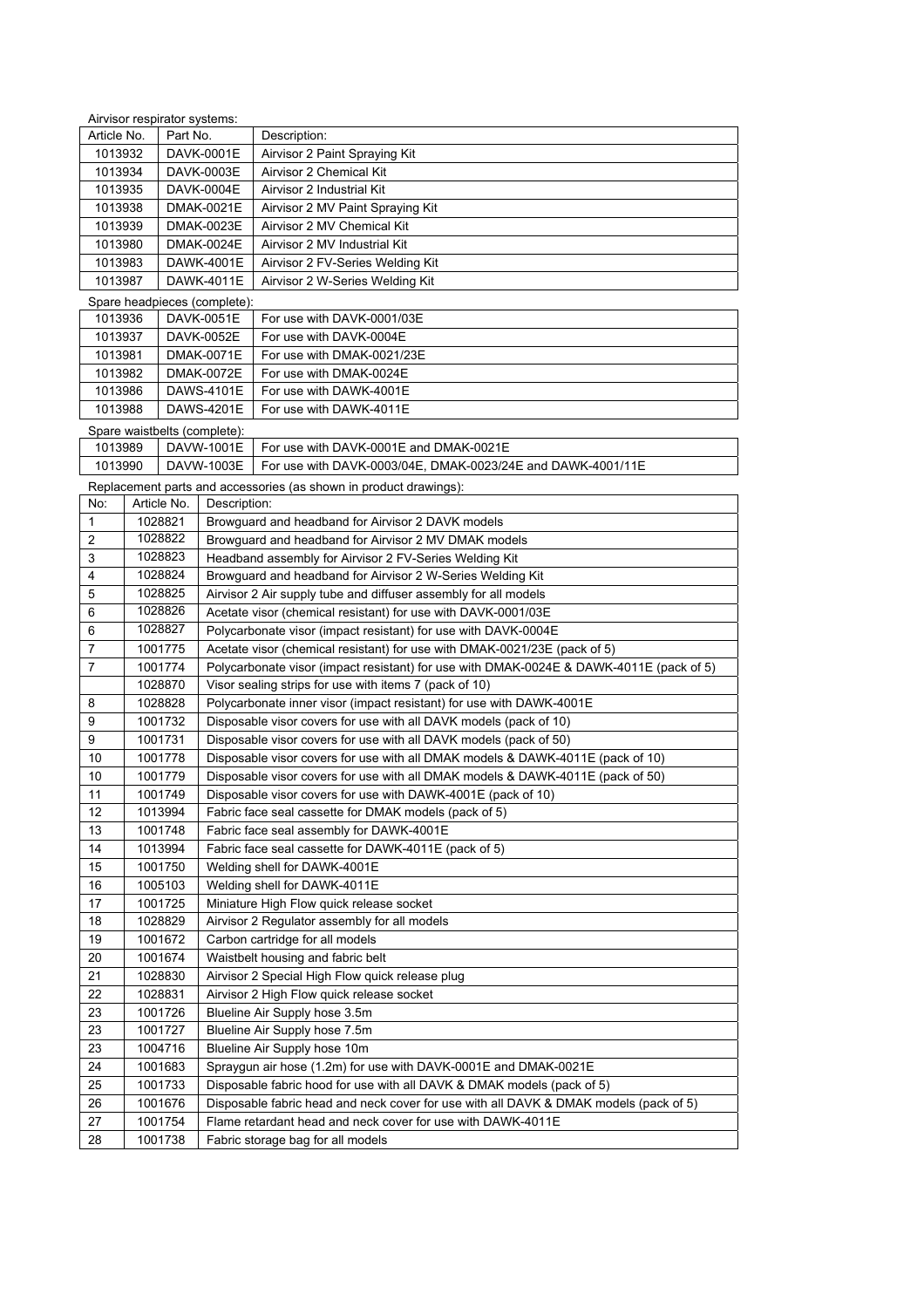

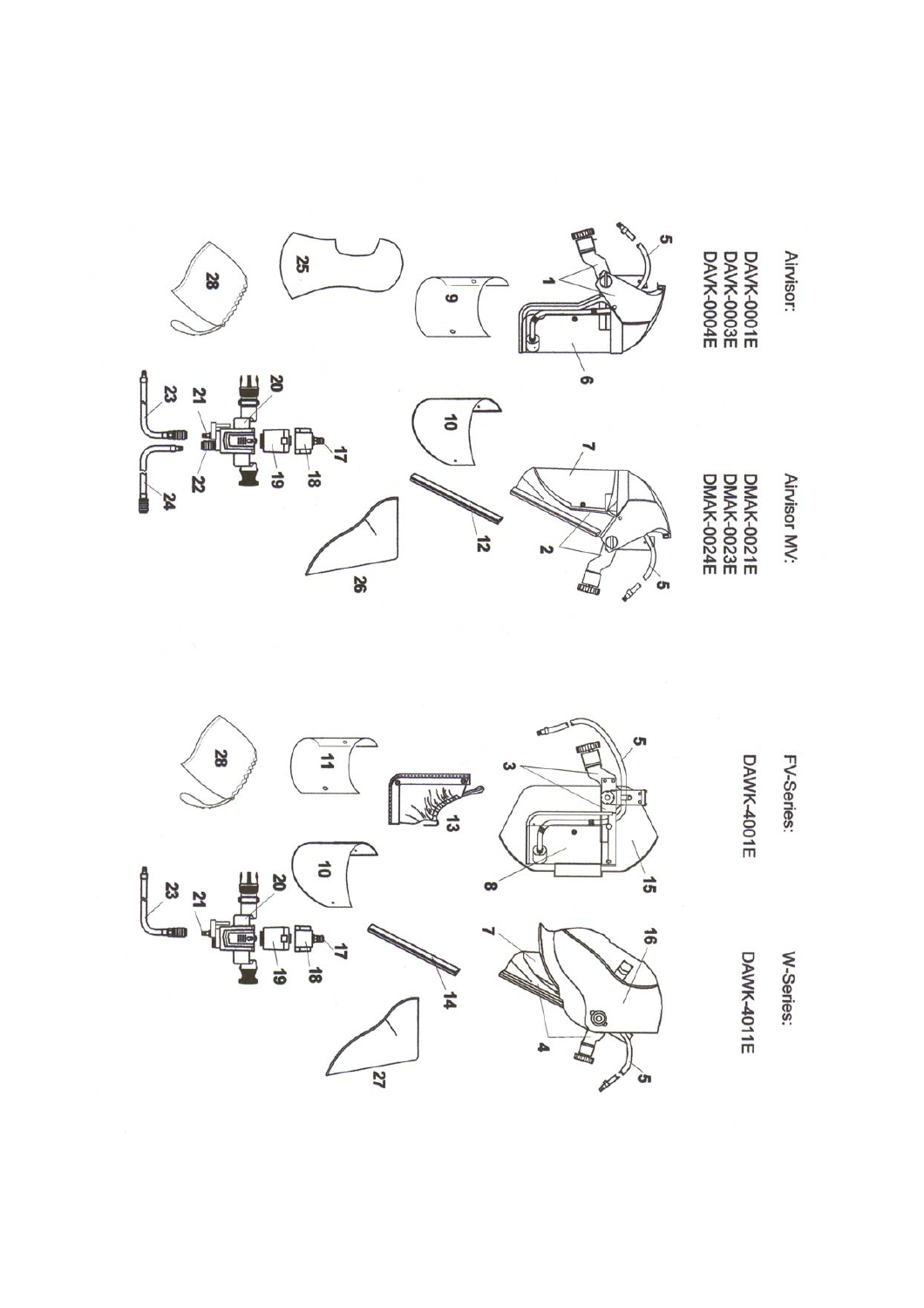|            |                                              |                                       | $-150^{\circ}$ C                                         |                                                     |
|------------|----------------------------------------------|---------------------------------------|----------------------------------------------------------|-----------------------------------------------------|
| <b>FRA</b> | Voir notice d'utilisation                    | Date de péremption                    | Température maximale et<br>minimale pour le stockage     | Humidité maximale pour<br>le stockage               |
| <b>GBR</b> | Read user instructions                       | Shelf life limit                      | Maxi and mini temperature<br>storage                     | Maxi humidity storage                               |
| <b>DEU</b> | Siehe<br>Gebrauchsanleitung                  | Verwendbarkeitsfrist                  | Höchst- und<br>Mindesttemperatur für die<br>Lagerung     | Maximale Feuchtigkeit für<br>die Lagerung           |
| <b>NLD</b> | Zie gebruikshandleiding                      | Uiterste gebruiksdatum                | Maximum en minimum<br>temperatuur bij opslag             | Maximale relatieve<br>vochtigheid bij opslag        |
| <b>ESP</b> | Ver manual del usuario                       | Fecha de perencion                    | Temperatura maxima y<br>minima para el<br>almacenamiento | Humedad maxima de<br>almacenamiento                 |
| <b>ITA</b> | Vedere libretto uso e<br>manutenzione        | Data di perenzione                    | Temperatura massimale e<br>minimale per il stoccaggio    | Humidita massimale per il<br>stoccaggio             |
| <b>PRT</b> | Ver manual de<br>utilização                  | Data limite validade                  | Temperatura máxima e<br>mínima para o<br>armazenamento   | Humidade máxima para o<br>armazenamento             |
| <b>DNK</b> | Se brugsanvisning                            | Sidste gyldighedsdato                 | Maksimal og minimal<br>temperatur til opbevaring         | Maksimal fugtighed til<br>opbevaring                |
| <b>NOR</b> | Se bruksanvisningen                          | Holdbarhetsdato                       | Maksimums- og<br>minimumstemperatur for<br>oppbevaring   | Maksimum luftfuktighet<br>for oppbevaring           |
| <b>SWE</b> | Se bruksanvisning                            | Utgångsdatum                          | Maximal och minimal<br>temperatur för förvaring          | Maximal luftfuktighet för<br>förvaring              |
| <b>FIN</b> | Katso käyttöohje                             | Viimeinen<br>käyttöpäivämäärä         | Varastoinnin enimmäis- ja<br>vähimmäislämpötila          | Varastoinnin<br>enimmäiskosteus                     |
| POL        | Przeczytać instrukcje<br>dla użytkownika     | Czas ważności<br>produktu             | Maksymalna i minimalna<br>temperatura<br>przechowywania  | Maksymalna wilgotność<br>przy przechowywaniu        |
| <b>RUS</b> | См. Руководство по<br>использованию          | Дата истечение срока<br>использования | Максимальная и<br>минимальная<br>температура хранения    | Максимальная<br>влажность хранения                  |
| HUN        | Olvassa el a<br>felhasználói<br>utasításokat | Tárolhatósági ido                     | Maximális és minimális<br>tárolási hőmérséklet           | Maximális tárolási<br>páratartalom                  |
| <b>ROM</b> | Citiți manualul<br>utilizatorului            | Termen de garanție                    | Temperatura maximă și<br>minimă de depozitare            | Umiditatea maximă de<br>depozitare                  |
| <b>TUR</b> | Kullanıcı talimatlarını<br>okuyun            | Raf ömrü siniri                       | Maks. Ve min. Saklama<br>sıcaklığı                       | Maks. Saklama nemliliği                             |
| عربي       | انظر خلاصة الاستعمال                         | تاريخ الإبطال                         | حرارة التخزين الأقصى و الأدنى                            | رطوبة التخزين الأقصى                                |
| <b>HEB</b> | קראו את הוראות השימוש                        | אורך חיי מדף                          | טמפרטורת אחסון מקסימלית<br>ומינימלית                     | לחות אחסון מקסימלית                                 |
| CZE        | Viz uživatelská příručka                     | Životnost skladování                  | Maximální a minimální<br>teplota pro skladování          | Maximální vlhkost pro<br>skladování                 |
| <b>GRC</b> | Βλεπε οοηγιες<br>χρήσεως                     | Ημερομηνία λήξης                      | Μεγιστη και ελαχιστη<br>θερμοκρασία αποθήκευσης          | Μέγιστη υγρασία<br>αποθήκευσης                      |
| <b>BGR</b> | Вижте ръководството<br>за употреба           | Срок на годност                       | Максимална и минимална<br>температура на<br>съхранение   | Максимална влажност<br>на въздуха при<br>съхранение |
| <b>EST</b> | Vaadake kasutamiseks<br>juhiseid             | Aegumistähtaeg                        | Maksimaalne ja minimaalne<br>hoiustamistemperatuur       | Maksimaalne niiskustase<br>hoiustamiseks            |
| <b>HRV</b> | Pogledajte upute za<br>korištenje            | Datum isteka valjanosti               | Maksimalna i minimalna<br>temperatura skladištenja       | Maksimalna vlažnost<br>skladištenja                 |
| <b>LTU</b> | Žiūrėti naudojimo<br>instrukcijas            | Galiojimo laikas                      | Maksimali ir minimali<br>laikymo temperatūra             | Maksimali laikymo<br>drėgmė                         |
| <b>LVA</b> | Skatīt lietošanas<br>instrukciju             | Lietošanas termiņa<br>beigu datums    | Maksimālā un minimālā<br>uzglabāšanas temperatūra        | Uzglabāšanas<br>maksimālais gaisa<br>mitrums        |
| <b>SVN</b> | Glejte navodila za<br>uporabo                | Datum izteka                          | Maksimalna in minimalna<br>temperatura shranjevanja      | Maksimalna vlažnost pri<br>shranjevanju             |
| <b>SVK</b> | Pozrite si inštrukcie na<br>použitie         | Dátum expirácie                       | Maximálna a minimálna<br>teplota uskladnenia             | Maximálna vlhkosť pre<br>skladovanie                |
| <b>SRB</b> | Видети упутсво за<br>употребу                | Датум када производ<br>застарева      | Максимална и минимална<br>температура при<br>складиштењу | Максимална дозвољена<br>влажност при<br>складиштењу |
| <b>ISL</b> | Sjá leiðbeiningar um<br>notkun               | Gildistími                            | Hámarks og lágmarks<br>geymsluhitastig                   | Hámarks raki í geymslu                              |